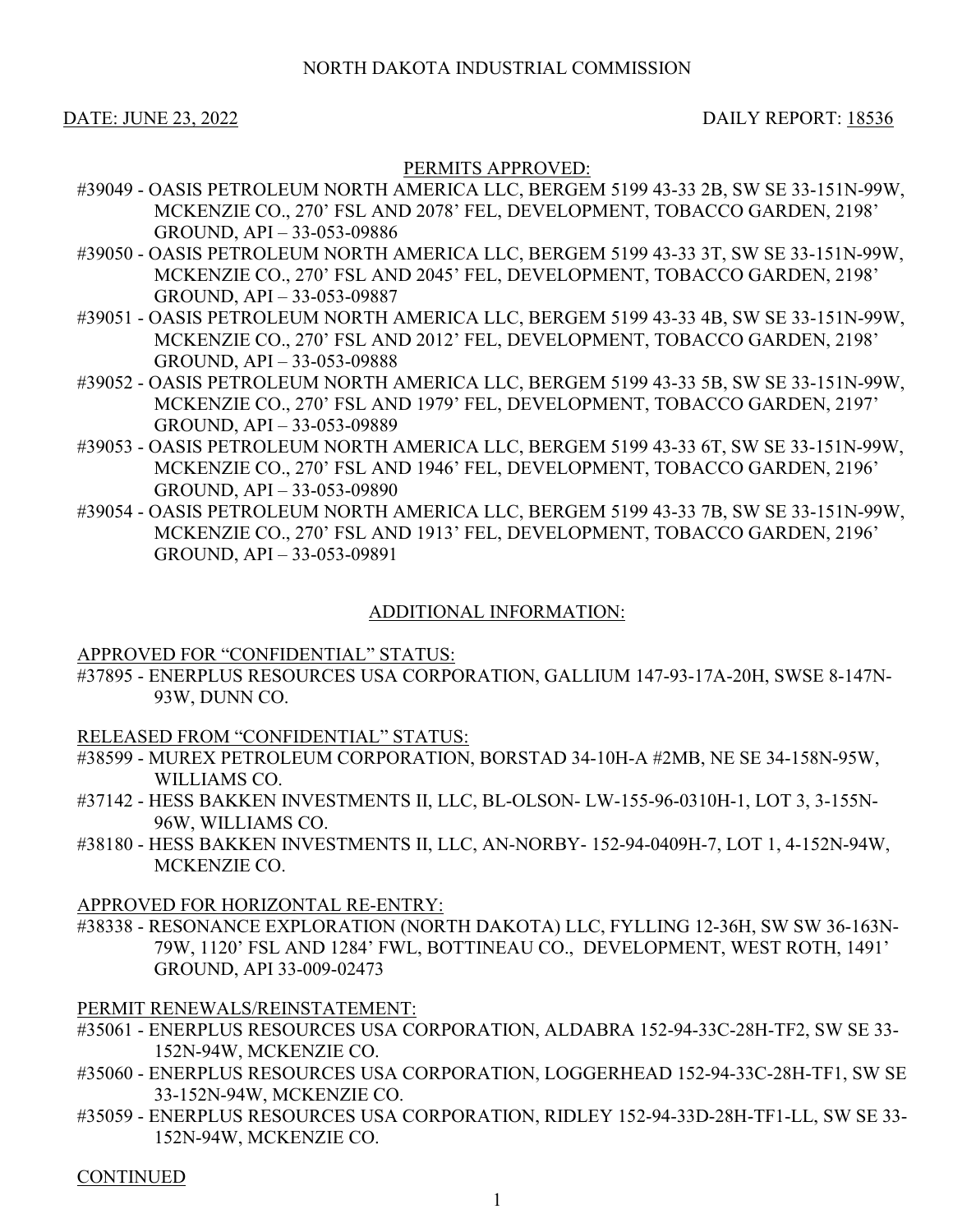PERMIT CANCELLATIONS:

- #38316 WHITING OIL AND GAS CORPORATION, KCH MURPHY 31-30 #4H, LOT 1, 06-153N-92W, MOUNTRAIL CO. 'CONFIDENTIAL'
- #38317 WHITING OIL AND GAS CORPORATION, KCH MURPHY 31-30 #5TFH, LOT 1, 06-153N-92W, MOUNTRAIL CO. 'CONFIDENTIAL'
- #38318 WHITING OIL AND GAS CORPORATION, KCH MURPHY 31-30 #6H, LOT 1, 06-153N-92W, MOUNTRAIL CO., 'CONFIDENTIAL'
- #38319 WHITING OIL AND GAS CORPORATION, KCH MURPHY 31-30 #7TFH, LOT 1, 06-153N-92W, MOUNTRAIL CO., 'CONFIDENTIAL'
- #38375 WHITING OIL AND GAS CORPORATION, KCH MURPHY 31-30 #3TFH, LOT 3, 06-153N-92W, MOUNTRAIL CO. 'CONFIDENTIAL'
- #38376 WHITING OIL AND GAS CORPORATION, KCH MURPHY 31-30 #2H, LOT 3, 06-153N-92W, MOUNTRAIL CO., 'CONFIDENTIAL'
- #38377 WHITING OIL AND GAS CORPORATION, KCH MURPHY 31-30 #8TFH, LOT 3, 06-153N-92W, MOUNTRAIL CO., 'CONFIDENTIAL'
- #90271 R360 WILLISTON BASIN, LLC (4101) THE WOODLANDS, TX, MARX SWD #1, SW SW 15- 143N-99W, BILLINGS CO., 'CONFIDENTIAL'

CHANGE OF OPERATOR:

FROM: QEP ENERGY COMPANY TO: OASIS PETROLEUM NORTH AMERICA LLC

#22880 - BERT 2-2/11 H, LOT 2, 2-149N-95W, MCKENZIE CO.

- #24685 G. LEVANG 3-32-29BH, SW SW 32-150N-95W, MCKENZIE CO.
- #29327 JONES 6-15-22TH, NW NW 15-150N-95W, MCKENZIE CO.
- #30607 BOGGS 8-29-32BHD, NW NW 29-150N-95W, MCKENZIE CO.

#30907 - STATE 8-36-1BH, LOT 1, 36-150N-95W, MCKENZIE CO.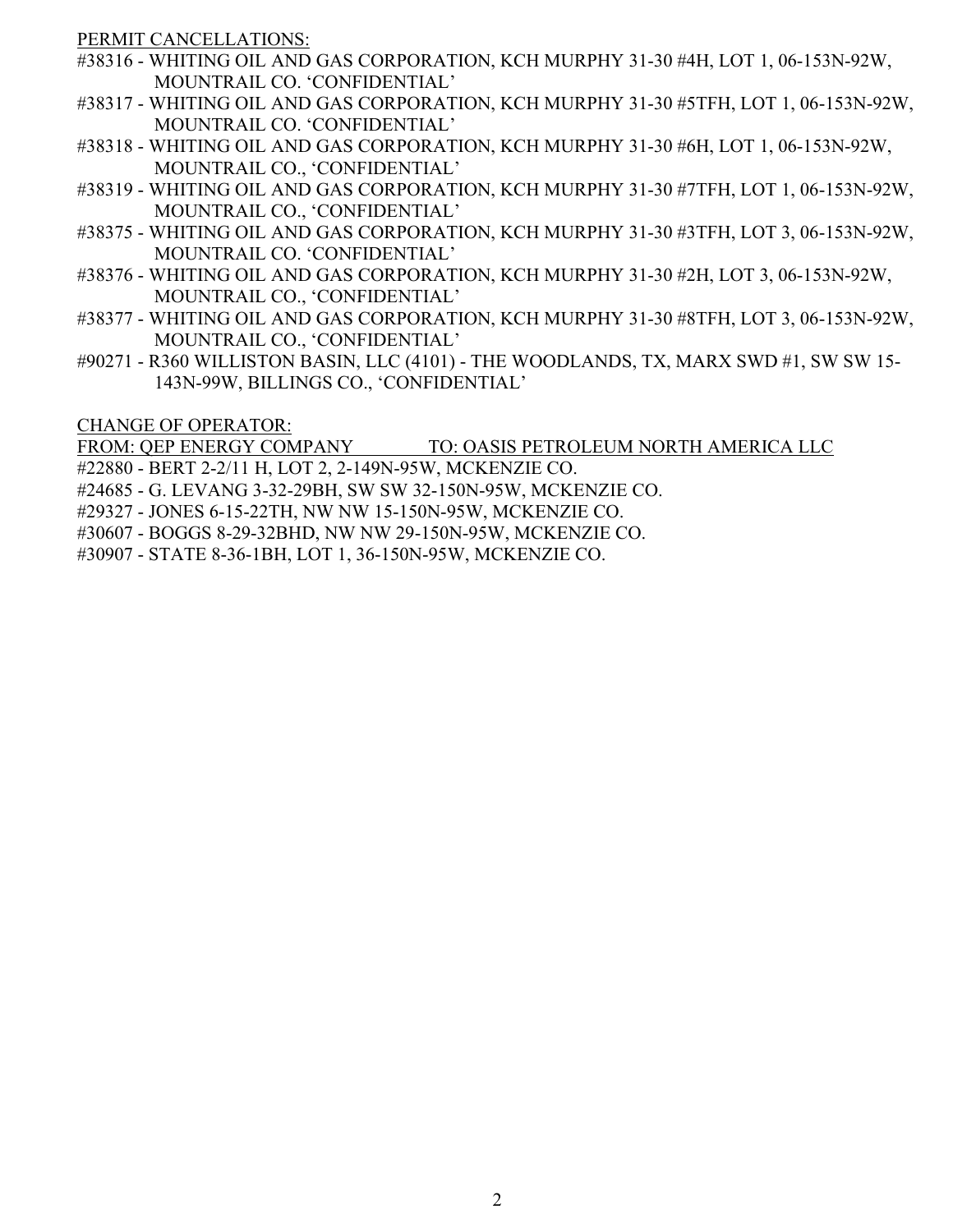\*Well data published at dmr.nd.gov/oilgas is now updating however Active Drilling Rigs, and rig viewing on the GIS Map Server are still impacted.

# When an estimated date of repair is available, we will update this service notice.

**If you have questions emai[l oilandgasinfo@nd.gov](mailto:oilandgasinfo@nd.gov)**

6/23/2022 – 44 ACTIVE RIGS

#### **COLUMN DEFINITIONS:**

**RIG ID** – Refers to the name of the rig.

**Well Operator** – Refers to the operator of the well where rig is located.

**Well name & Number** – Well name and number of well where rig is located.

**Current Location –** Quarter Quarter – Section – Township - Range

**County**

**File Number –** NDIC File Number of well where rig is located.

**API –** API Number of well where rig is located.

**Start Date** – The date when the **rig** started its most recent activity at the well location. This is not the spud date. Watch this video for how [to find the spud date of a well\\*](https://youtu.be/JjWwzuuMVpM). **Next Location -** Anticipated Next rig location. These are obtained from rig crews and are subject to changes determined by the operator. (MIRU – Moving in, rigging up)

|                                                |                                                     |                                       | <b>CURRENT</b>        |               | <b>FILE</b> |            | <b>START</b> | <b>NEXT</b>                                                               |
|------------------------------------------------|-----------------------------------------------------|---------------------------------------|-----------------------|---------------|-------------|------------|--------------|---------------------------------------------------------------------------|
| <b>RIG ID</b>                                  | <b>WELL OPERATOR</b>                                | <b>WELL NAME &amp; NUMBER</b>         | <b>LOCATION</b>       | <b>COUNTY</b> | NO.         | <b>API</b> | <b>DATE</b>  | <b>LOCATION</b>                                                           |
|                                                |                                                     | SETTERLUND 159-94-34C-27-             |                       |               |             |            |              | <b>BATCH</b><br><b>DRILLING</b><br><b>LATERALS ON</b><br><b>MULTIWELL</b> |
| H & P 515                                      | PETRO-HUNT, L.L.C.                                  | 1HS                                   | SE SW 34 159N 94W     | <b>BURKE</b>  | 38861       | 3301301920 | 06/17/2022   | PAD.                                                                      |
| STONEHAM 17                                    | KODA RESOURCES OPERATING,<br>LLC.                   | STOUT 2918-4BH                        | NW NW 29 160N<br>102W | <b>DIVIDE</b> | 38888       | 3302301459 | 06/18/2022   |                                                                           |
| <b>PATTERSON</b><br>276                        | <b>RIMROCK OIL &amp; GAS WILLISTON LLC</b>          | TWO SHIELDS BUTTE 13-21-<br>32-16H3U  | SW SW 21 149N 92W     | <b>DUNN</b>   | 35527       | 3302503585 | 06/15/2022   |                                                                           |
| <b>NABORS B1</b>                               | LIME ROCK RESOURCES III-A. L.P.                     | EMERSON 5-24-25H-143-96L              | SE SE 13 143N 96W     | <b>DUNN</b>   | 37602       | 3302504048 | 06/18/2022   |                                                                           |
| PATTERSON<br>276                               | <b>RIMROCK OIL &amp; GAS WILLISTON LLC</b>          | <b>TWO SHIELDS BUTTE 13-21</b><br>10H | SW SW 21 149N 92W     | <b>DUNN</b>   | 38214       | 3302504200 | 06/15/2022   |                                                                           |
| <b>TRUE DRILLING</b><br>39                     | <b>ENERPLUS RESOURCES USA</b><br><b>CORPORATION</b> | VOLLEY 149-92-31D-30H                 | SW SE 31 149N 92W     | <b>DUNN</b>   | 38344       | 3302504264 | 06/14/2022   |                                                                           |
| H & P 454                                      | CONTINENTAL RESOURCES. INC.                         | FULLER 5-2H                           | LOT 4 02 146N 97W     | <b>DUNN</b>   | 38365       | 3302504275 | 06/13/2022   |                                                                           |
| <b>H &amp; P INTERNL</b><br>DRLNG H & P<br>429 | <b>MARATHON OIL COMPANY</b>                         | AUGUSTA 41-16H                        | SE SE 09 146N 93W     | <b>DUNN</b>   | 38449       | 3302504305 | 06/14/2022   |                                                                           |
| <b>NABORS B18</b>                              | WPX ENERGY WILLISTON, LLC                           | SAMUEL PACKINEAU 8HA                  | NW NW 17 149N 93W     | <b>DUNN</b>   | 38602       | 3302504369 | 06/15/2022   |                                                                           |
| H & P 456                                      | CONTINENTAL RESOURCES. INC.                         | MEDICINE HOLE 10-27H                  | SW SE 27 146N 96W     | <b>DUNN</b>   | 38788       | 3302504422 | 06/13/2022   |                                                                           |
| <b>CYCLONE 38</b>                              | CONTINENTAL RESOURCES, INC.                         | <b>BONNEVILLE 7-26HSL</b>             | SE SE 27 146N 96W     | <b>DUNN</b>   | 38819       | 3302504437 | 06/11/2022   |                                                                           |
| TRUE 40                                        | <b>ENERPLUS RESOURCES USA</b><br><b>CORPORATION</b> | PATTERN 149-93-05A-08H-LL             | LOT 1 05 149N 93W     | <b>DUNN</b>   | 38848       | 3302504455 | 06/18/2022   |                                                                           |
| TRUE 37                                        | SINCLAIR OIL & GAS COMPANY                          | <b>HOVDEN FEDERAL 2-20H</b>           | NE NE 29 146N 97W     | <b>DUNN</b>   | 38862       | 3302504457 | 06/17/2022   |                                                                           |